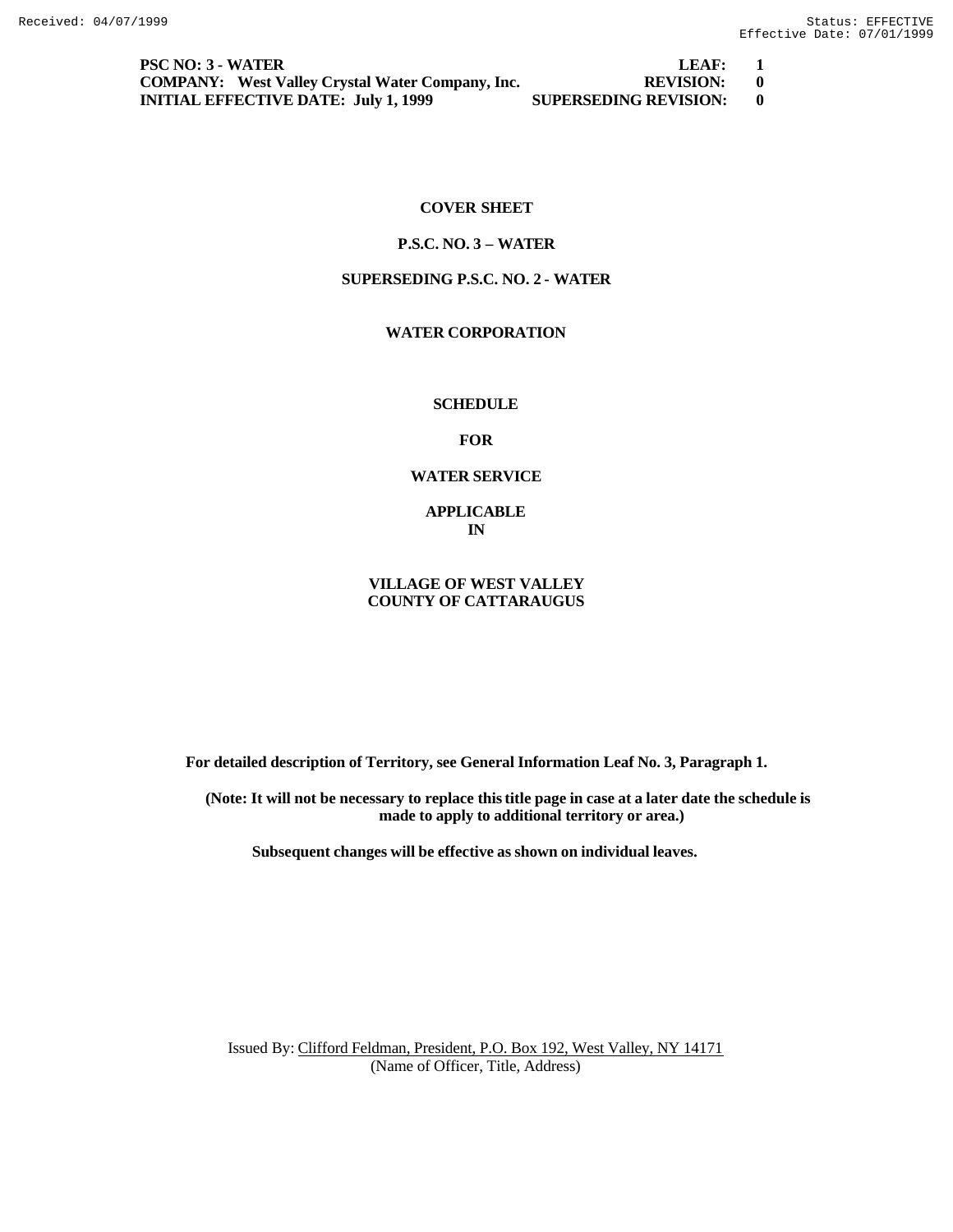| <b>PSC NO: 3 - WATER</b>                                | LEAF:                        | $\overline{2}$ |
|---------------------------------------------------------|------------------------------|----------------|
| <b>COMPANY:</b> West Valley Crystal Water Company, Inc. | REVISION: 0                  |                |
| <b>INITIAL EFFECTIVE DATE: July 1, 1999</b>             | <b>SUPERSEDING REVISION:</b> |                |

# **TABLE OF CONTENTS**

|     | <b>GENERAL INFORMATION</b>                                 | <b>LEAF NO.</b> |
|-----|------------------------------------------------------------|-----------------|
| 1.  | Territory                                                  | 3               |
| 2.  | <b>Application for Water Service</b>                       | 3               |
| 3.  | Deposits - Security                                        | 3               |
| 4.  | Deposits - Interest                                        | $\overline{4}$  |
| 5.  | Deposits - Return                                          | $\overline{4}$  |
| 6.  | Deposits - Other                                           | $\overline{4}$  |
| 7.  | <b>General Rules</b>                                       | $5 - 6$         |
| 8.  | Metered Service                                            | $6 - 7$         |
| 9.  | <b>Unmetered Service</b>                                   | 7               |
| 10. | <b>Extension of Mains</b>                                  | 7               |
| 11. | Discontinuance of Service - Non-payment                    | $7 - 8$         |
| 12. | Discontinuance of Service - Other                          | $8 - 9$         |
| 13. | Discontinuance of Residential Service - Special Procedures | 9               |
| 14. | <b>Deferred Payment Agreements</b>                         | 9               |
| 15. | <b>Complaint Handling Procedures</b>                       | 10              |
| 16. | <b>Restoration of Service</b>                              | $10 - 11$       |
| 17. | <b>Interest on Customer Overpayments</b>                   | 11              |
| 18. | Regulation                                                 | 11              |
|     | <b>RATES</b><br>Service Classification No. 1               | 12              |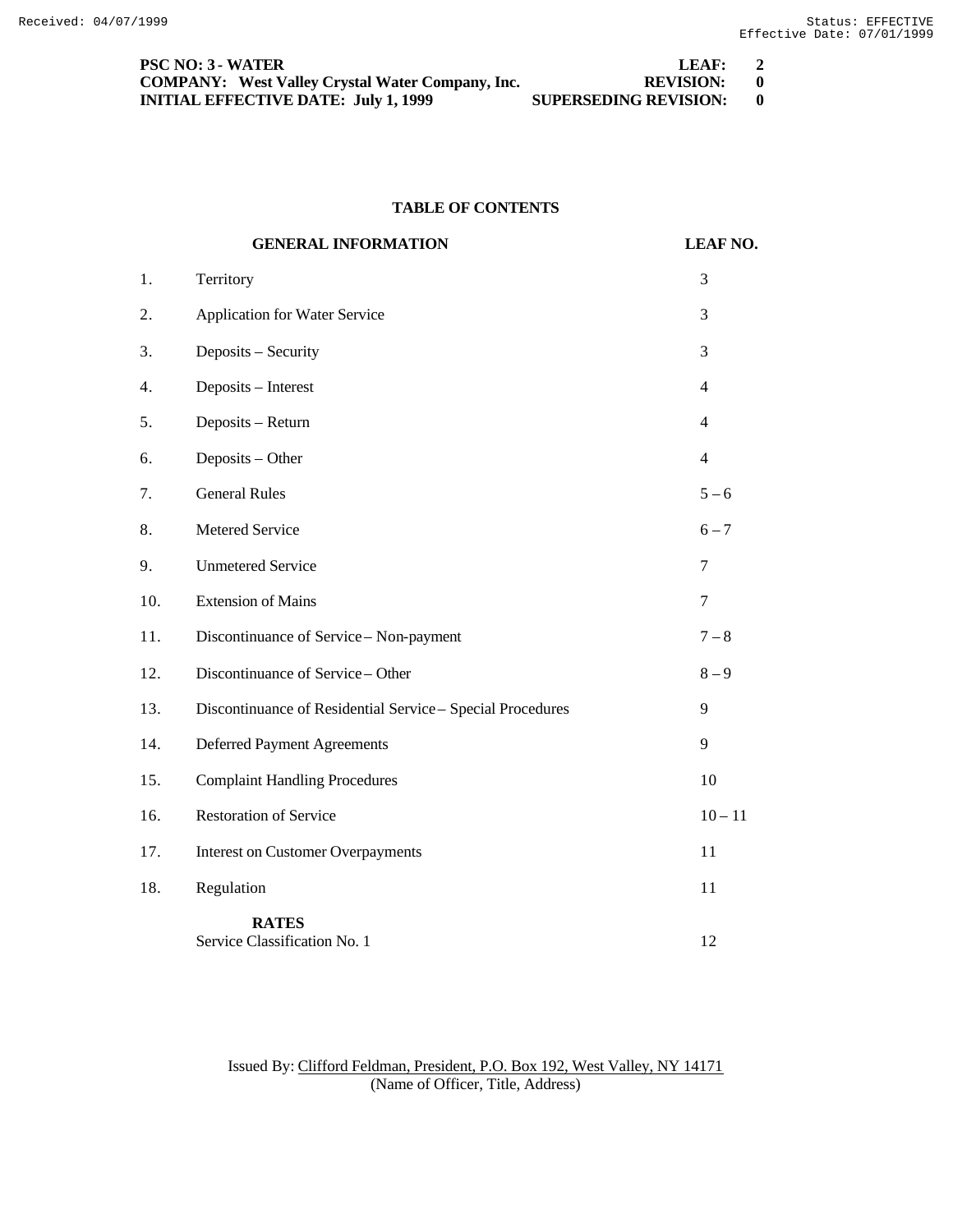| <b>PSC NO: 3 - WATER</b>                                | LEAF:                        | $\overline{\mathbf{3}}$ |
|---------------------------------------------------------|------------------------------|-------------------------|
| <b>COMPANY:</b> West Valley Crystal Water Company, Inc. | REVISION: 0                  |                         |
| <b>INITIAL EFFECTIVE DATE: July 1, 1999</b>             | <b>SUPERSEDING REVISION:</b> |                         |

1. Territory (County, Town Development, Streets, etc.)

## VILLAGE OF WEST VALLEY COUNTY OF CATTARAUGUS

- 2. Application for Water Service
	- A. Written application for service may be required.
	- B. A separate application may be required for each premises.
	- C. Premises may be subject to inspection by the company.
	- D. Applications need not be accepted from customers with charges due on any water accounts with the company. The company must accept an application if the customer enters into a deferred payment agreement.
	- E. Service pipe installations are subject to company approval.

#### 3. Deposits – Security

- A. As a condition of receiving service, the company may require a deposit from customers that are delinquent (having a bill remaining unpaid 23 days from the date mailed), seasonal, short term or temporary or who have had service terminated for non-payment during the preceding 6 months. In addition, a deposit may also be required from a non-residential customer whose credit has not been established with the company. A delinquent customer shall be provided with a written notice 20 days before the deposit is assessed which states that failure to make timely payments will permit the company to require a deposit from such customer.
- B. Deposits from applicants and customers may not exceed two times the estimated average monthly bill for a calendar year, except in the case of customers whose usage varies widely where deposits may not exceed twice the average monthly bill for the peak season.
- C. The company shall perform an annual review of the billing history of every customer who has a deposit with the company to assure that a deposit is still required under (3A) above and that the amount of the deposit conforms with (3B) above. The company reserves the right to review the deposit at any time. If a review shows that the deposit held falls short of the amount the company may require by 25 percent or more, the company may require the payment of an additional amount. If a review shows that the deposit held exceeds the amount required by 25 percent or more, the company shall refund the excess to the customer. The customer may request a downward revision of the deposit.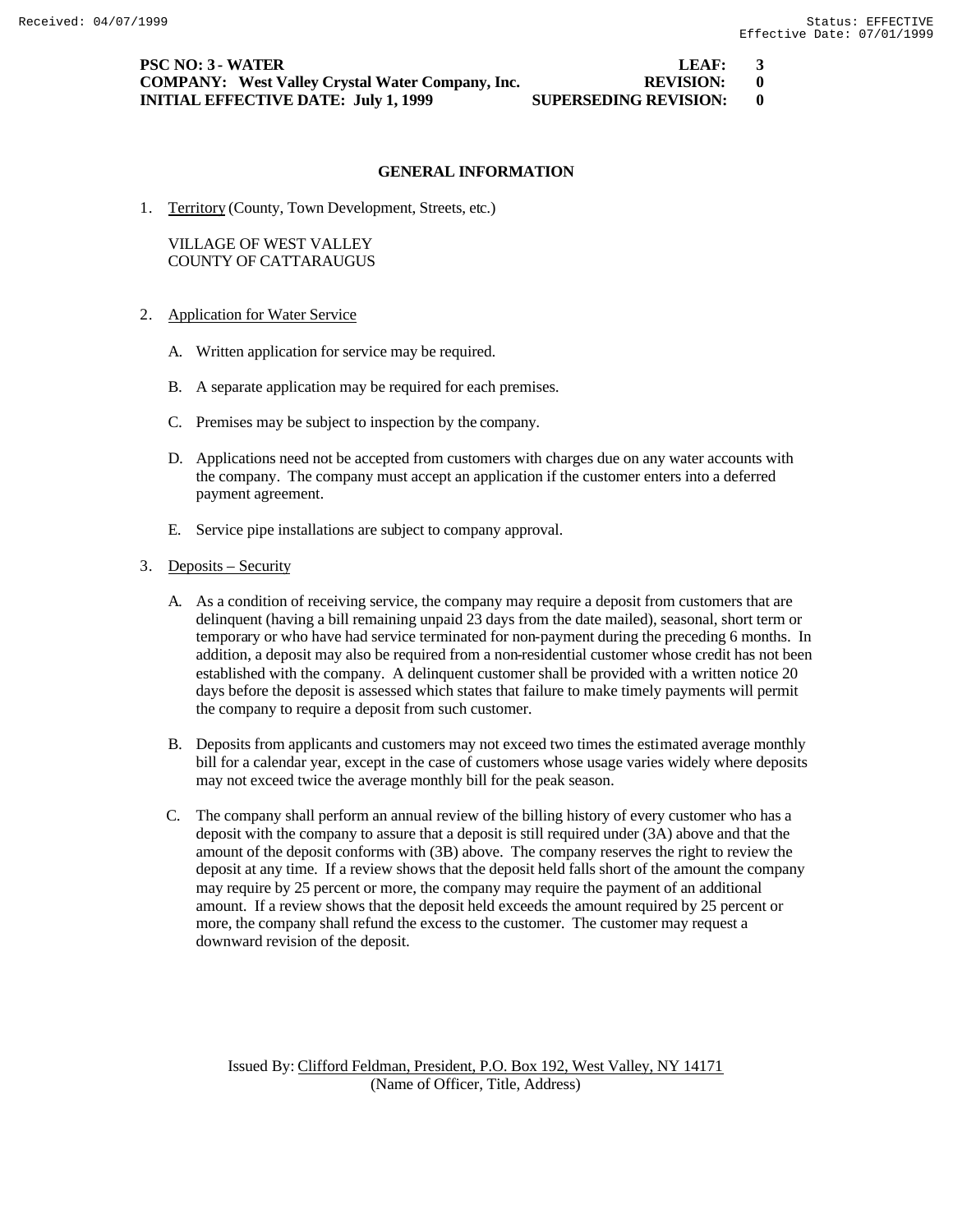| <b>PSC NO: 3 - WATER</b>                                | LEAF:                        | 4 |
|---------------------------------------------------------|------------------------------|---|
| <b>COMPANY:</b> West Valley Crystal Water Company, Inc. | REVISION: 0                  |   |
| <b>INITIAL EFFECTIVE DATE: July 1, 1999</b>             | <b>SUPERSEDING REVISION:</b> |   |

4. Deposits – Interest

Every deposit shall earn simple interest at the rate per annum prescribed by the Public Service Commission. The interest must be paid to customers when the deposit is returned. If the deposit has been held for 12 consecutive months or more, the interest must be credited to the customer no later than the first bill rendered after the next succeeding first day of October and at the end of each succeeding 12 month period.

#### 5. Deposits – Return

- A. The company shall return to a customer a deposit or portion of a deposit and all interest thereon no more than 30 days after:
	- (1) the day the account is closed and all bills are paid; or
	- (2) the date of the first bill for service rendered after a 12 month period during which time the customer was not delinquent, provided there is no other basis for the company to request a deposit; or
	- (3) a review of the deposit shows that a reduction of the deposit is warranted.
- B. A deposit or portion of a deposit plus interest thereon that is subject to return may be credited to the customer's account in the amount of any outstanding charges. If any balance remains, a refund check shall be issued.
- 6. Deposits Other
	- A. In the event that the applicant desires service for a trailer or other non-permanent structure, he shall deposit with the company all costs of the connection of such service. Said deposit shall bear simple interest as required above and shall be refunded at the end of 10 years, or sooner in the event that a permanent structure for such service connection is completed.
	- B. The company may also require deposits from customers to guarantee future payments as set forth in lawn sprinkler, main extension, or other forms of contracts which are in a form approved by the Public Service Commission. The interest rates for these deposits will be the same as the interest rates for security deposits and such interest will be credited to the customer as prescribed by Commission rules.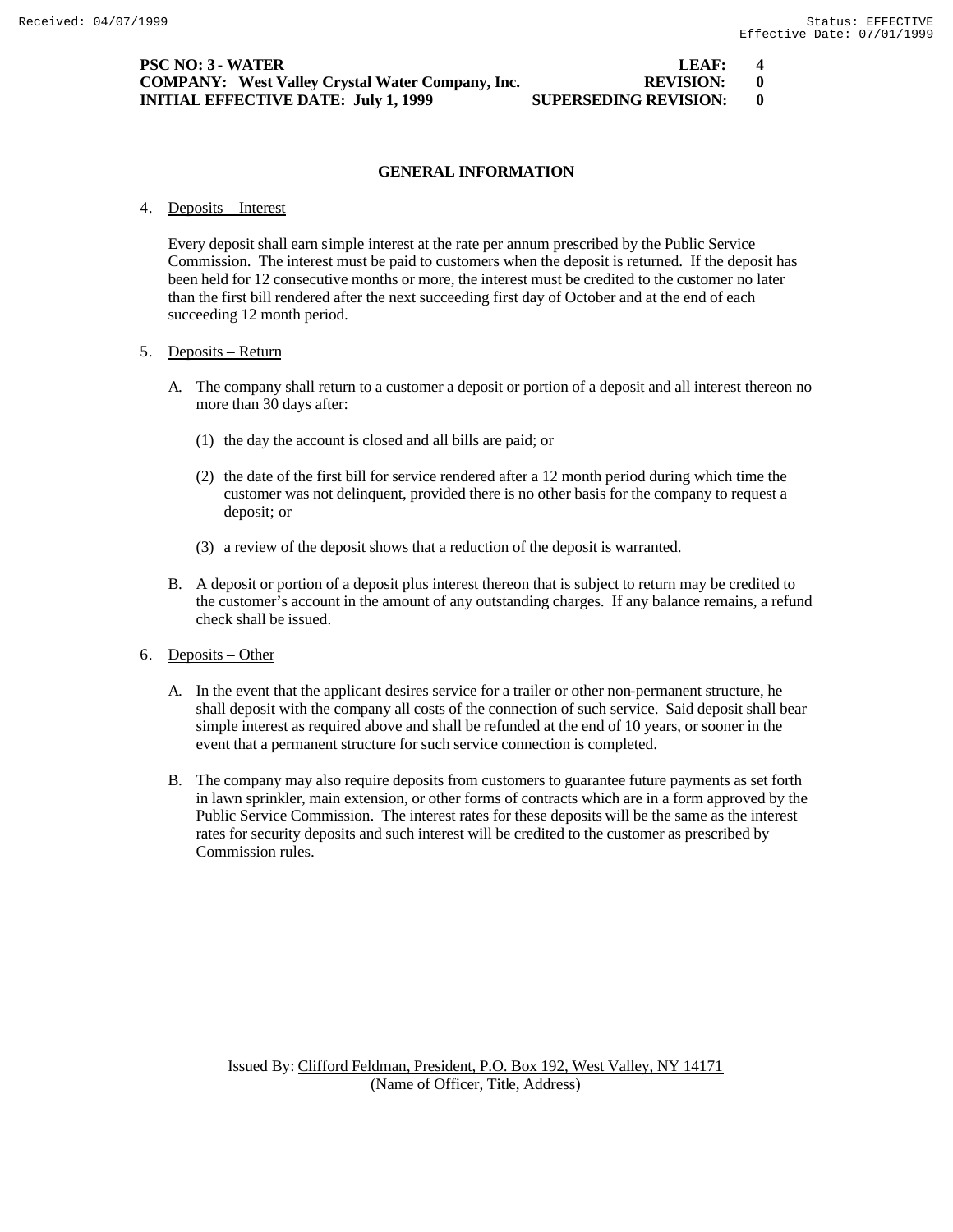| PSC NO: 3 - WATER                                       | LEAF:                        | $\sqrt{5}$ |
|---------------------------------------------------------|------------------------------|------------|
| <b>COMPANY:</b> West Valley Crystal Water Company, Inc. | REVISION: 0                  |            |
| INITIAL EFFECTIVE DATE:  July 1, 1999                   | <b>SUPERSEDING REVISION:</b> |            |

- 7. General Rules
	- A. Customers must provide 10 days' written notice prior to the date on which termination of service is requested or prior to a change of occupancy, until which date the customer will be responsible for payment of service.
	- B. Fire hydrants shall not be used without the written permission of the company or unless in conformance with filed fire protection tariff provisions.
	- C. The company will not be liable for damage resulting from the presence of its facilities, supply, or use of water service, except damage resulting from gross negligence of the company.
	- D. The company may shut off water in its mains to make repairs and extensions. Where possible, proper advance notice will be made to customers affected.
	- E. The use of water for sprinkling, swimming pools, or other less essential uses may be restricted or prohibited where such use may unreasonably reduce the adequacy of service for other domestic purposes.
	- F. There must be a separate service for each premises.
	- G. Installation of service pipes and mains will not normally be made when the ground is frozen.
	- H. The customer is responsible for service pipes and plumbing within the property line. Any plumbing work done on the customer's service pipe is subject to approval by the company. No underground work shall be covered up until it has been inspected and approved by the company.
	- I. All leaks on customer premises or the customer portion of the service pipe must be repaired as soon as possible.
	- J. All mains, services (up to the property line) and other water system facilities will be maintained and replaced by the company.
	- K. The company will supply water in the distribution system at pressures between 20 and 100 pounds per square inch (psi) and will strive, where practicable, to maintain a normal working pressure of 60 psi with a minimum of 35 psi. If the company makes changes to its system which cause the pressure to increase to over 100 psi to existing customers, the company will be responsible for the first installation of the necessary equipment in the customer's premises. From that point on the equipment will be considered part of the customer's internal plumbing and the customer will be responsible for its maintenance or replacement. If a water pressure reducing valve, in the customer's or applicant's opinion, is necessary or desired to safeguard the plumbing, it is the customer's or applicant's responsibility to purchase, install and maintain this equipment. Where a pressure reducing valve is used it is also advisable to install a suitable pressure relief valve. All installations will comply with the local building codes and standards and are considered a part of the customer's internal plumbing.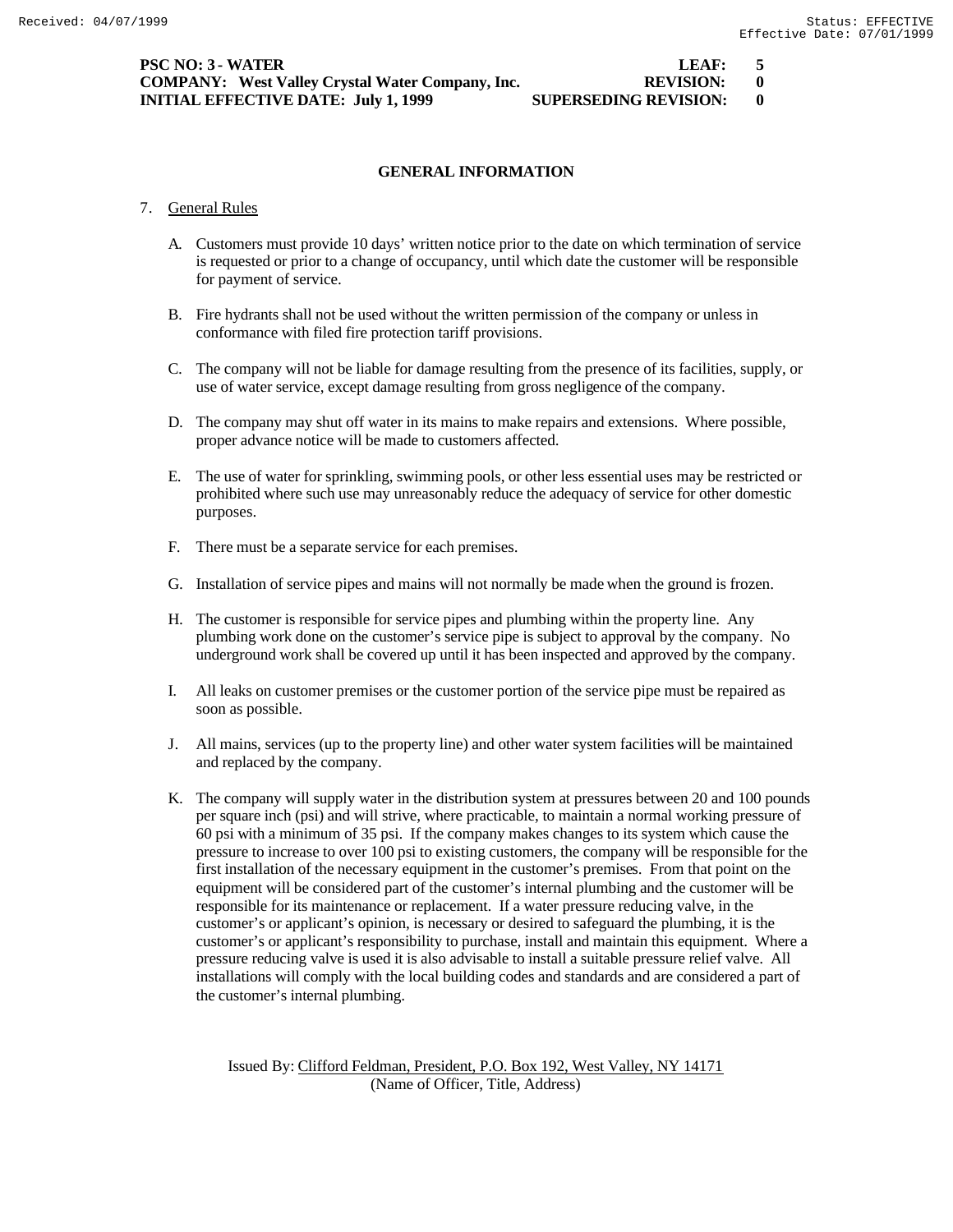| <b>PSC NO: 3 - WATER</b>                                | LEAF:                        | - 6 |
|---------------------------------------------------------|------------------------------|-----|
| <b>COMPANY:</b> West Valley Crystal Water Company, Inc. | REVISION: 0                  |     |
| <b>INITIAL EFFECTIVE DATE: July 1, 1999</b>             | <b>SUPERSEDING REVISION:</b> |     |

# $REVISION: 0$

## **GENERAL INFORMATION**

- L. Where an applicant is seeking service at an elevation or gradient which could not otherwise be adequately serviced by existing plant, the company will require that the applicant bear the additional cost of providing such extraordinary service, or in the alternative, require the applicant to purchase, install and maintain the necessary special equipment, such as a hydro-pneumatic system, needed to serve the premises. The installation of a hydro-pneumatic system as part of the customer's internal plumbing may be subject to approval of the Health Department and should comply with local building codes and standards.
- M. Cross connections to water sources other than the company's or with other facilities are strictly prohibited. Customers must, at their expense, install and maintain such backflow prevention devices as may be required by the company in accordance with good water works practice or applicable laws or regulations.
- N. Customers must permit company representatives to enter their premises on reasonable request for purposes relating to the operation and maintenance of the company's system, including inspection of the customer's and the company's facilities, installation, reading, testing, replacement and removal of meters, and terminating and restoring service.
- O. No person shall maliciously, willfully or negligently break, damage, destroy, uncover, deface, block access to or tamper with any pipe, valve, meter, structure, appurtenance or equipment which is a part of the water works system.
- 8. Metered Service (if applicable and provided for in Service Class No. \_\_\_ or Nos. \_\_ )
	- A. A meter of a type approved by the Commission is required for each premises.
	- B. The company will furnish, install, and maintain the meter. Unless the meter register is set at zero, the company shall attach a tag with the date and meter dial reading at the time of installation.
	- C. The customer will provide a location for the meter acceptable to the company and will be responsible for the cost of repairing damage resulting from human interference, frost, backflow of hot water, or other such causes.
	- D. Where the company agrees it is necessary to set a meter outside the building, it shall be installed at the expense of the customer in a pit acceptable to the company which is both water-tight and frostproof. The cover of the pit shall be fastened with a convenient locking device. Where the distance from the property line to the front wall of the building is greater than 75 feet, the company may require that the meter be set in a pit at or near the property line. If the pit is to be installed on property not owned or controlled by the customer, written consent of the owner of the property shall be obtained prior to the installation.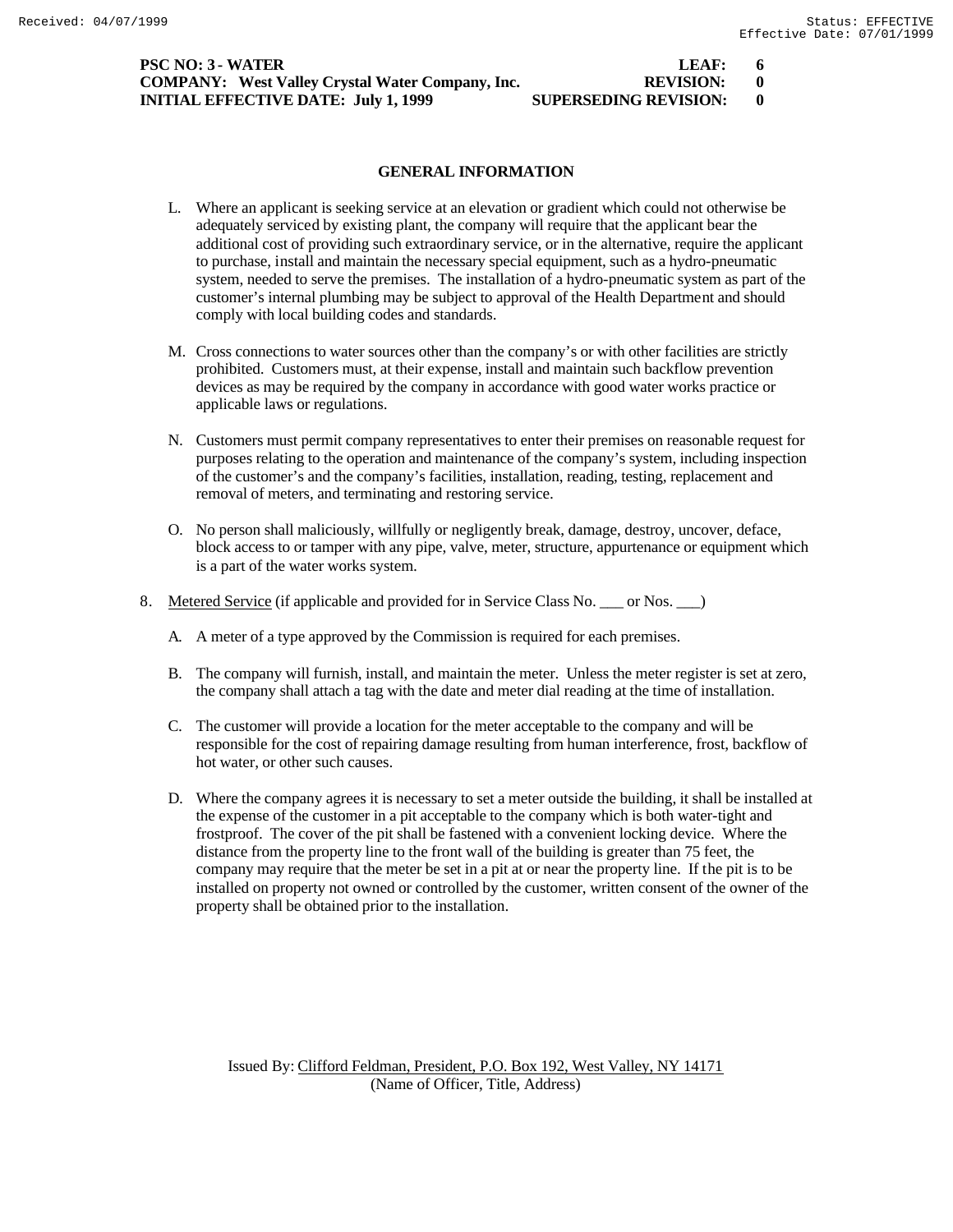| PSC NO: 3 - WATER                                       | LEAF:                        |  |
|---------------------------------------------------------|------------------------------|--|
| <b>COMPANY:</b> West Valley Crystal Water Company, Inc. | REVISION: 0                  |  |
| INITIAL EFFECTIVE DATE:  July 1, 1999                   | <b>SUPERSEDING REVISION:</b> |  |

- E. The company reserves the right to remove, test, and replace the meter.
- F. The company shall afford the customer an opportunity to verify the final reading of any water meter removed from the premises and obtain the customer's signature on a meter removal card which shows the date removed and the reading.
- G. Meters will be tested in conformance with rules of the Public Service Commission. In the case of a disputed account involving the accuracy of the meter, the company will have the meter tested upon the request of the customer. Should the customer request to have a second meter test within 1 year, the customer will be responsible for the actual cost incurred to have the meter tested including the cost to remove the meter, payable in advance to the company. This fee will be refunded if the meter's final weighted average is found to register in excess of 100 percent. Adjustments in bills for over-registration of the meter will be made in accordance with the current rules of the Public Service Commission.
- H. Bills will show meter readings and the dates read.
- I. Bills will be reasonably estimated where a meter has been inaccessible and will be so indicated on the bill.
- J. Where a meter has ceased to register or its percentage of accuracy cannot be determined, an estimated bill for the current period may be rendered. For all other periods the bill shall be the minimum applicable charge.
- 9. Unmetered Service (if applicable and provided for in Service Class No. 1 or Nos. )

All applicable provisions of this tariff shall apply.

10. Extension of Mains

Mains will be extended in conformance with Commission Rules and Regulations found in 16 NYCRR, Part 501.

11. Discontinuance of Service – Non –Payment

Service may be discontinued under the following provisions: for non-payment of any amount due for water supplied, for failure to make any payment due under a deferred payment agreement or for meter repairs (see Section 8C), for failure to post a required deposit or for failure to pay any fee or charge accruing under the contract or tariff.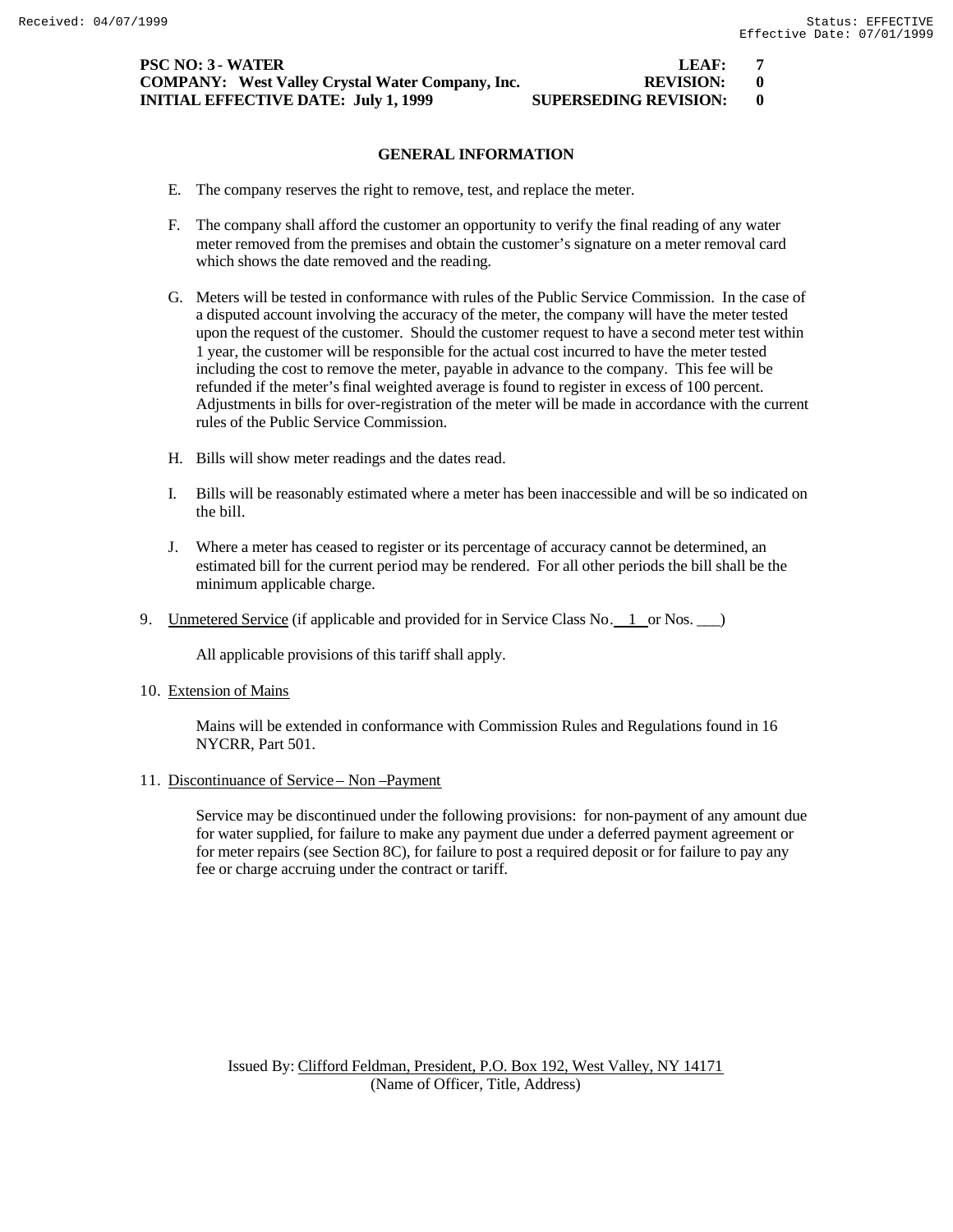| <b>PSC NO: 3 - WATER</b>                                | LEAF:                        | - 8 |
|---------------------------------------------------------|------------------------------|-----|
| <b>COMPANY:</b> West Valley Crystal Water Company, Inc. | REVISION: 0                  |     |
| <b>INITIAL EFFECTIVE DATE: July 1, 1999</b>             | <b>SUPERSEDING REVISION:</b> |     |

## **GENERAL INFORMATION**

- A. A bill not paid within 23 days of mailing is considered delinquent, and the company may discontinue service after complying with 16 NYCRR, Part 533 which requires: (1) 15 days written notice if served personally, or (2) 15 days after a registered letter containing such notice has been signed or refused, or (3) 18 days after mailing written notice in a post-paid wrapper. Service will not be re-established until payment of all proper arrears, charges and deposits is made or a deferred payment agreement is entered into. Receipt of a subsequently dishonored negotiable instrument in response to a notice of discontinuance shall not constitute payment of the customer's account and the company shall not be required to issue additional notice prior to discontinuance. There will be a charge for processing all returned checks equal to the bank charge plus a handling fee of \$5.00 (not to exceed the maximum allowed by Section 5-328 of General Obligations Law).
- B. The company will not discontinue service to residential premises for non-payment of bills on a Friday, Saturday, Sunday, public holiday (as defined in General Construction Law), or on a day on which the utility's main office is closed. Discontinuance can only take place from Monday to Thursday between the hours of 8 a.m. and 4 p.m.
- C. The company will not discontinue service for non-payment of bills to any person or entity receiving public assistance if the payment for such service is to be paid directly by the Department of Social Services or by the local Social Services representatives.
- 12. Discontinuance of Service Other
	- A. Service rendered under any application, contract or agreement may be discontinued by the company after reasonable notice for any of the following reasons:
		- (1) For willful or indifferent waste of water due to any cause or for non-authorized use of water.
		- (2) For failure to protect from damage the meter and connection, or for failure to protect and maintain the service pipe or fixtures on the property of the customer in a condition satisfactory to the company.
		- (3) For tampering with any meter, connections, service pipe, curb cock, seal or any other appliance of the company controlling or regulating the customer's water supply.
		- (4) For failure to provide the company's employees reasonable access to the premises supplied, or for obstructing the way of ingress to the meter or any other appliances controlling or regulating the customer's water supply.
		- (5) In case of vacancy of the premises.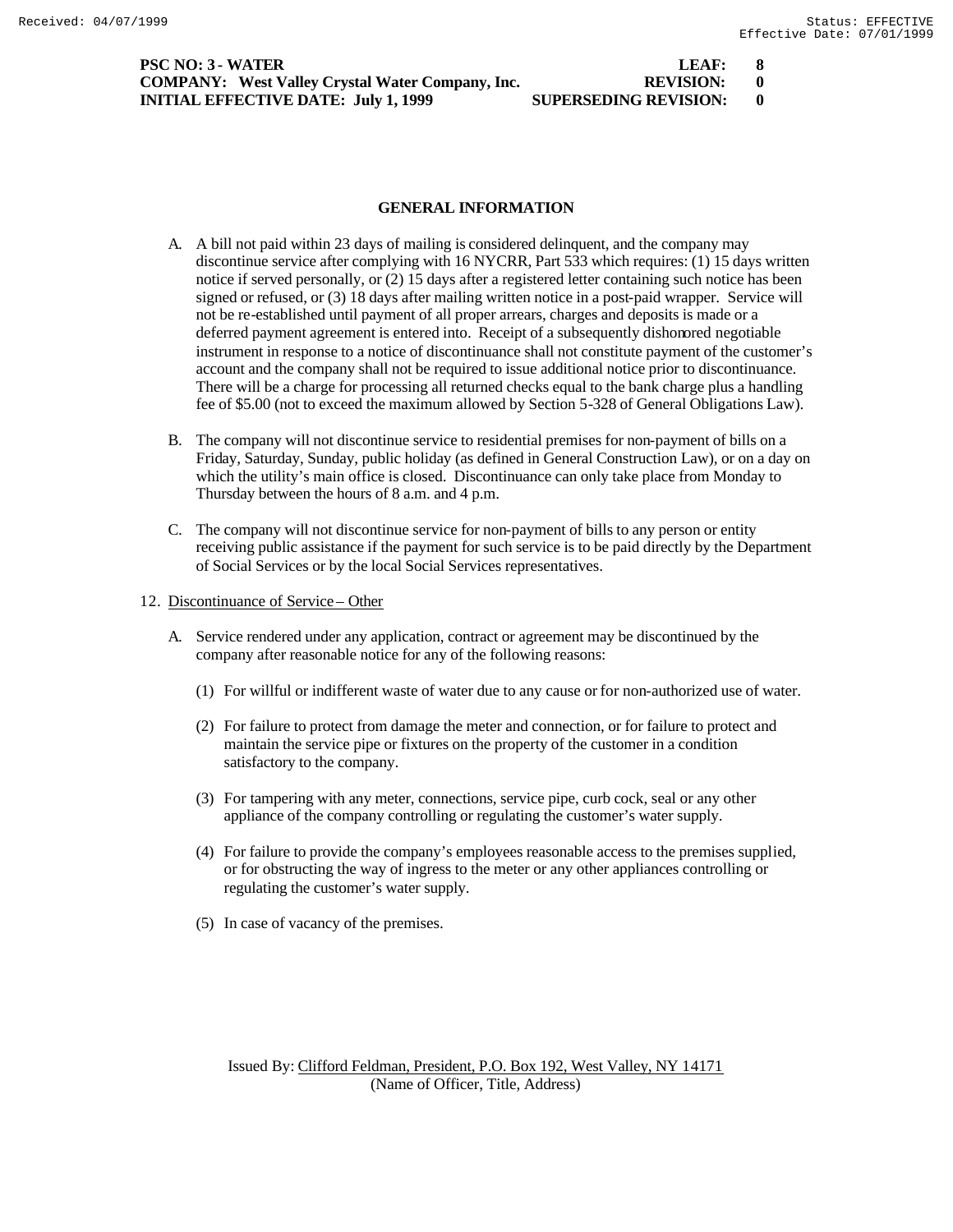- (6) For cross connections.
- (7) For submetering or reselling water.
- (8) For non-compliance with water usage restrictions.
- (9) For violation of any rule or regulation of the company as filed with the Public Service Commission, provided such violation affects the reliability or integrity of the water system.
- B. Written notice of discontinuance of service shall contain the information required by 16 NYCRR Section 533.3 and will be given except in those instances where a public health hazard exists.
- C. The company may, at any time, temporarily discontinue water service in case of accident, or for the purpose of making connections, alterations, repairs, changes, etc.
- D. Except as stated in the preceding paragraph, or in the case of a violation that threatens the integrity of the water system, the company shall not discontinue service to any customer on a Friday, Saturday, Sunday, Public Holiday or on a day when the company is not open for business. Public Holiday shall refer to those holidays defined in the General Construction Law.

#### 13. Discontinuance of Residential Service – Special Procedures

If termination of service would result in serious impairment to health and safety, the company must delay the termination of service or, if service has already been terminated, must restore service, for thirty days under the following conditions.

- A. all occupants are either blind, disabled, 62 years of age or older or 18 years of age or under;
- B. a medical emergency exists; or
- C. if heating would be affected between November 1 and April 1.

It is the customer's responsibility to notify the company that such conditions exist and to provide any required documentation. The company may require that the customer make appropriate arrangements to pay any arrears as well as pay current bills.

#### 14. Deferred Payment Agreements

In addition to those circumstances in Section 13, the company will consider granting customers reasonable payment terms in cases where a customer is threatened with termination of service, or where the company has issued a backbill to a customer. Any such agreement may require the customer to make a reasonable down payment, and to pay bills when issued.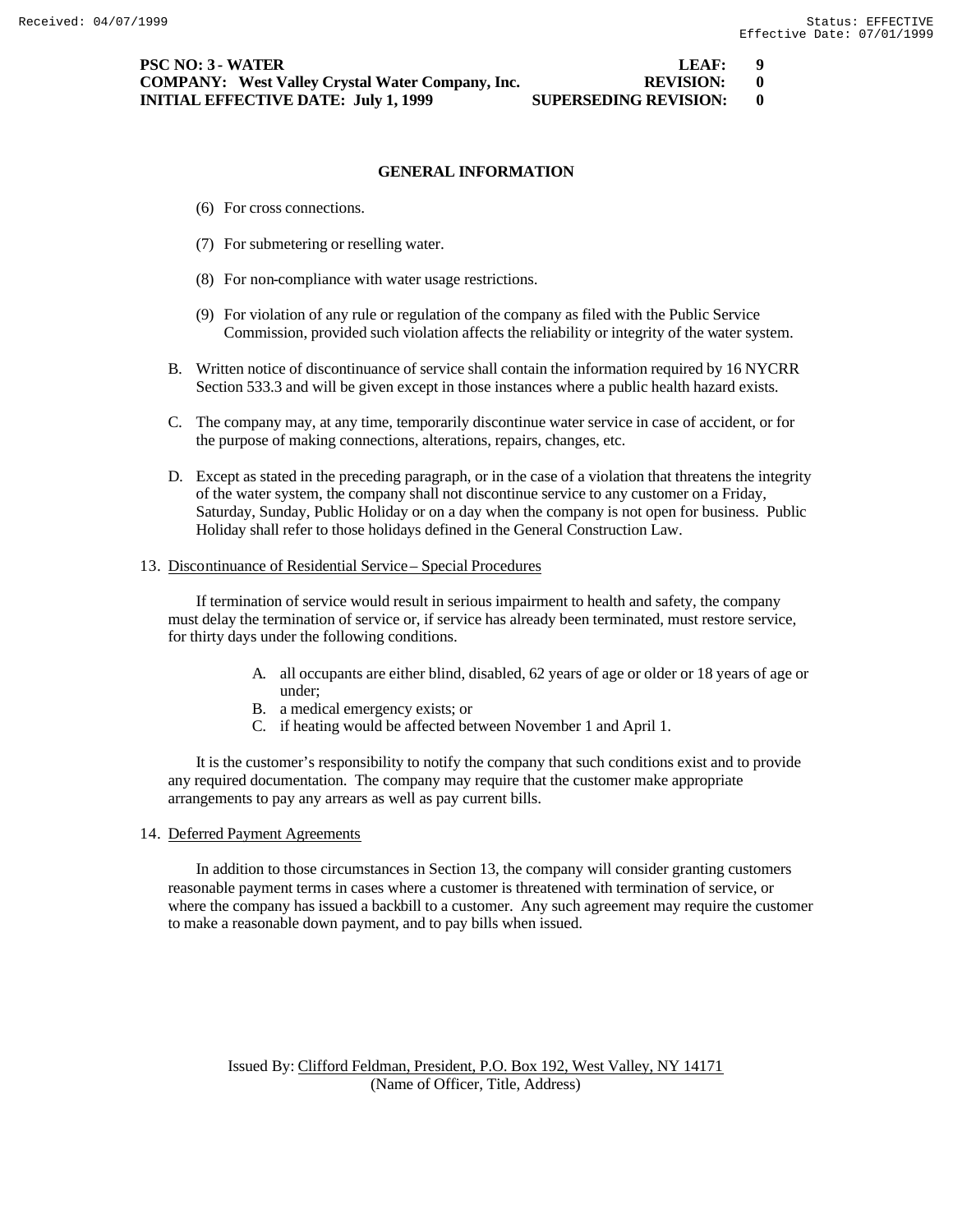| <b>PSC NO: 3 - WATER</b>                                | LEAF:                        | - 10 |
|---------------------------------------------------------|------------------------------|------|
| <b>COMPANY:</b> West Valley Crystal Water Company, Inc. | <b>REVISION:</b>             |      |
| <b>INITIAL EFFECTIVE DATE: July 1, 1999</b>             | <b>SUPERSEDING REVISION:</b> |      |

#### 15. Complaint Handling Procedures

- A. The company will promptly investigate and evaluate all complaints received from customers regarding bills for service rendered or required deposits. The results of the company's findings will be reported to the customer. During the period of investigation and evaluation, service will not be discontinued, nor shall a new notice of termination be issued, provided, however, that the customer will be required to pay the undisputed portion of any balance due, which may include bills for current usage.
- B. After the completion of such an investigation, if the company determines that the disputed service has been rendered, or that the disputed charge or deposit is proper in whole or in part, the company may require that the full bill or deposit be paid. Appropriate notices of the determination shall be given to the customer, and where notice of discontinuance of service was previously sent, or is served with the determination, such notice shall include a statement advising the customer of the availability of the Commission's complaint handling procedures, including the address and telephone number of the Department's Consumer Services Division. Where prior notice of discontinuance was sent, company procedure provides for discontinuance of service if customer fails to pay the proper amount due and owing within 5 days after notice of the company determination was served personally on the customer or at least 8 days after mailing of the notice. Under no circumstances will discontinuance of service occur if so precluded by the Commission.
- C. In situations where the complaint procedures of the Commission have been invoked and it is determined that the disputed service has been rendered or that the disputed charge or deposit is proper and prior notice of discontinuance was sent, a customer's service will not be discontinued for failure to pay the amount found due and owing until at least 5 days after notice of the Commission's determination, where personal service is made, or at least 8 days after mailing of such a notice.

#### 16. Restoration of Service

A charge will be made to restore service after discontinuance at the customer's request, for nonpayment or for violation of these rules.

This charge will be \$50.00 during normal business hours (8:00 a.m. to 4:00 p.m., Monday through Friday), \$75.00 outside of normal business hours Monday through Friday and \$100.00 on weekends or public holidays. The holidays for which the \$100.00 charge will apply are as follows:

New Year's Day Labor Day Dr. Martin Luther King, Jr. Day Columbus Day Lincoln's Birthday Veteran's Day Washington's Birthday Thanksgiving Day Memorial Day Christmas Day Independence Day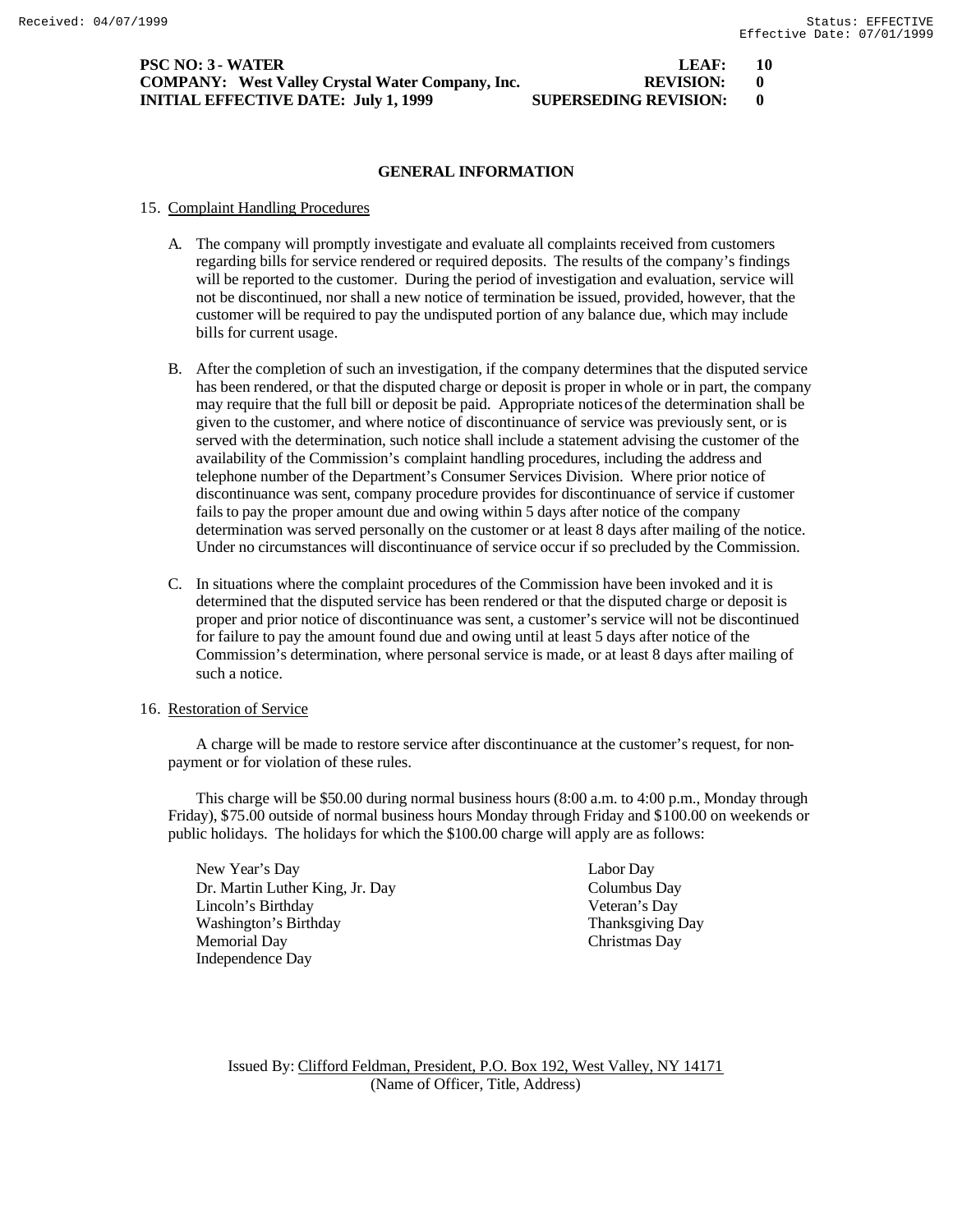| <b>PSC NO: 3 - WATER</b>                                | LEAF:                        | - 11 |
|---------------------------------------------------------|------------------------------|------|
| <b>COMPANY:</b> West Valley Crystal Water Company, Inc. | <b>REVISION:</b>             |      |
| <b>INITIAL EFFECTIVE DATE: July 1, 1999</b>             | <b>SUPERSEDING REVISION:</b> |      |

In a case where service is being restored after discontinuance for non-payment, the company may require full payment of all arrears as well as the restoration of service charge. If the company and the customer have entered into some form of payment agreement, the agreed upon down payment may be required before service will be restored.

If it becomes necessary to disconnect service at the main because of willful acts of a customer, the service restoration charge will include the actual costs incurred by the company to disconnect and reconnect the service.

17. Interest on Customer Overpayments

The company will provide interest on a customer overpayment as follows:

- A. A customer overpayment is defined as payment by the customer to the company in excess of the correct charge for water service supplied to the customer which was caused by erroneous billing by the utility.
- B. The rate of interest on such amounts shall be the greater of the unadjusted customer deposit rate or the applicable late payment rate, if any, for the service classification under which the customer was billed. Interest shall be paid from the date when the customer overpayment was made, adjusted for any changes in the deposit rate or late payment rate, and compounded monthly, until the date when the overpayment was refunded.
- C. The company will not pay interest on customer overpayments that are refunded within 30 days after such overpayment is received by the company.

## 18. Regulation

All matters, rules and other situations concerning the rendering of water service which are not specifically covered herein or in a provision of the New York State Codes, Rules and Regulations and which are subject to the jurisdiction of the Public Service Commission, and for which a customer and the company cannot agree as to an equitable and fair solution will be referred to said Commission to be resolved. Either the customer or the company may request that a rule or provision of this tariff be changed for a particular situation.